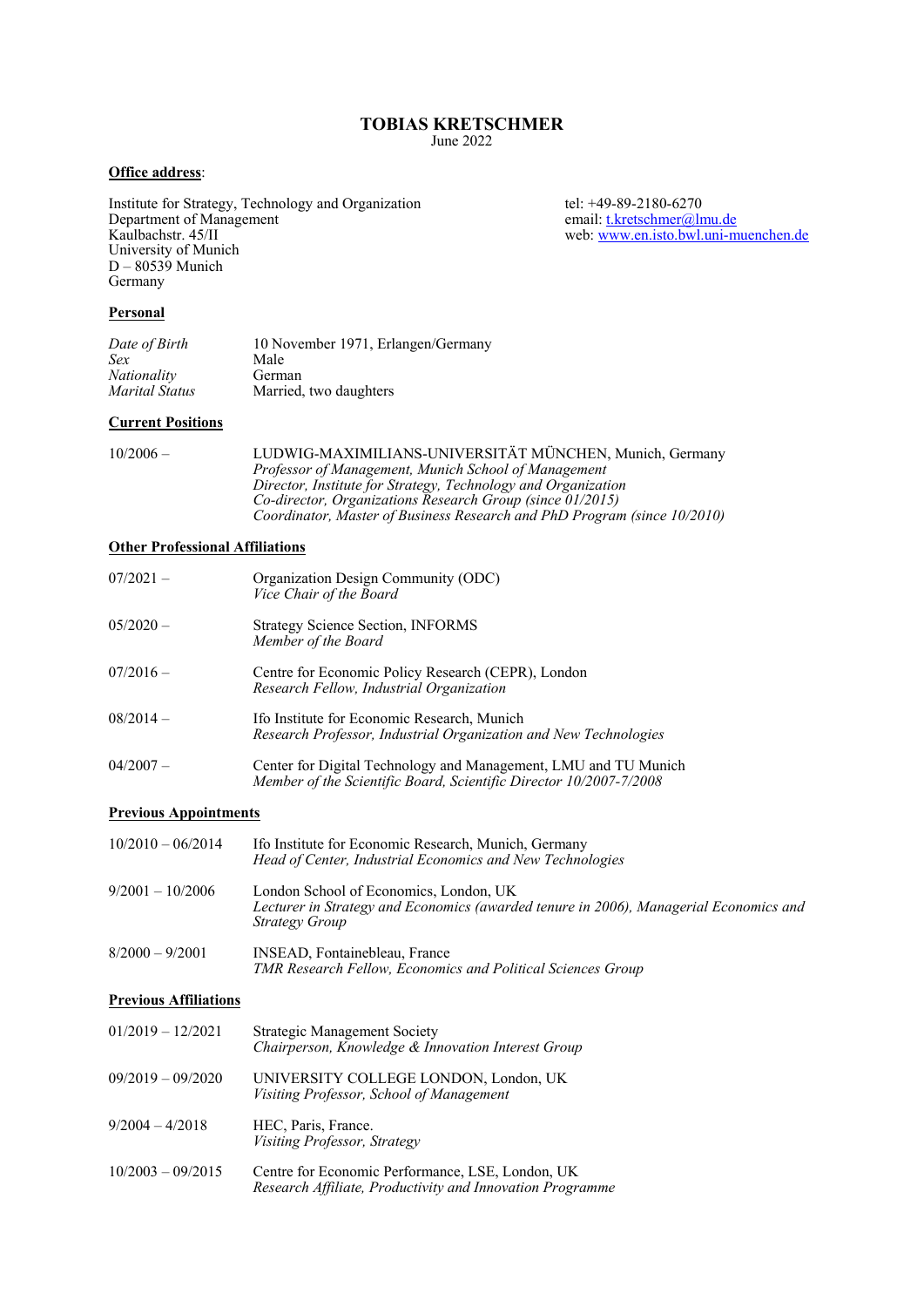### **Previous Affiliations (ctd.)**

| $08/2009 - 08/2014$ | University of Southern Denmark, Odense<br>Adjunct Professor, Strategic Organization Design                     |
|---------------------|----------------------------------------------------------------------------------------------------------------|
| $7/2001 - 4/2013$   | ETLA, Helsinki, Finland:<br>Associate Research Fellow, Industrial Economics and International Business Program |
| $10/2004 - 02/2012$ | AESE Business School, Lisbon, Portugal<br>Visiting Professor, Microeconomics                                   |
| $06/2008 - 09/2010$ | Ifo Institute for Economic Research, Munich<br>Research Professor, Human Capital and Innovation                |
| $7/2006 - 07/2009$  | University of Tromsø, Department of Economics<br>Adjunct Associate Professor in Economics                      |
| $11/2002 - 11/2004$ | Warsaw University of Technology Business School, Warsaw, Poland<br>Visiting Professor, Microeconomics          |
| <b>Education</b>    |                                                                                                                |
| $10/1996 - 6/2001$  | London Business School, London, UK<br>PhD, Department of Economics                                             |
| 10/1992 - 10/1996   | University of St. Gallen, St. Gallen, Switzerland<br>licentiatus oeconomicae (lic.oec.)                        |
| $8/1995 - 12/1995$  | Fuqua School of Business, Durham, North Carolina<br>Exchange Student, MBA Program.                             |

#### **Research Interests**

- Competitive Strategy
- Platform Markets
- **•** Organization Design
- Applied Industrial Organization

### **Refereed Journal Articles (\* denotes FT-50 Journals)**

- [1] \* Online Communities on Competing Platforms: Evidence from Game Wikis (with Johannes Loh). Forthcoming, *Strategic Management Journal*.
- [2] \* Hyperspecialization and Hyperscaling: A Resource-based Theory of the Digital Firm (with Gianluigi Giustiziero, Deepak Somaya, Brian Wu). Forthcoming, *Strategic Management Journal*.
- [3] \* Regulatory Spillovers and Data Governance: Evidence from the GDPR (with Christian Peukert, Stefan Bechtold, Michail Batikas). Forthcoming, *Marketing Science*.
- [4] Learning to search collaboratively: How dyads overcome complexity and misaligned incentives in imperfect modular decompositions (with Stefan Billinger, Stefano Benincasa, Oliver Baumann, Terry Schumacher). Forthcoming, *Industrial and Corporate Change*.
- [5] Digital "is" Strategy: The Role of Digital Technology Adoption in Strategy Renewal (with Nicolas Van Zeebroeck and Jacques Bughin). Forthcoming, *IEEE Transactions in Engineering Management*.
- [6] \* Platform Ecosystems as Metaorganizations: Implications for Platform Strategies (with Aija Leiponen, Melissa Schilling, Gurneeta Vasudeva Singh). *Strategic Management Journal*, 43/3 (2022), 405-424.
- [7] \* Market Competition and the Effectiveness of Performance Pay (with Khashabi, P., Heinz, M., Zubanov, N., Kretschmer, T., & Friebel, G). *Organization Science*, 32/2 (2021), 334-351.
- [8] Digital Transformation and Organization Design an Integrated Approach (with Pooyan Khashabi). *California Management Review*, 62/4 (2020), 86-104.
- [9] \* Video Killed the Radio Star? Online Music Videos and Recorded Music Sales (with Christian Peukert). *Information Systems Research*, 31/3 (2020), 776-800.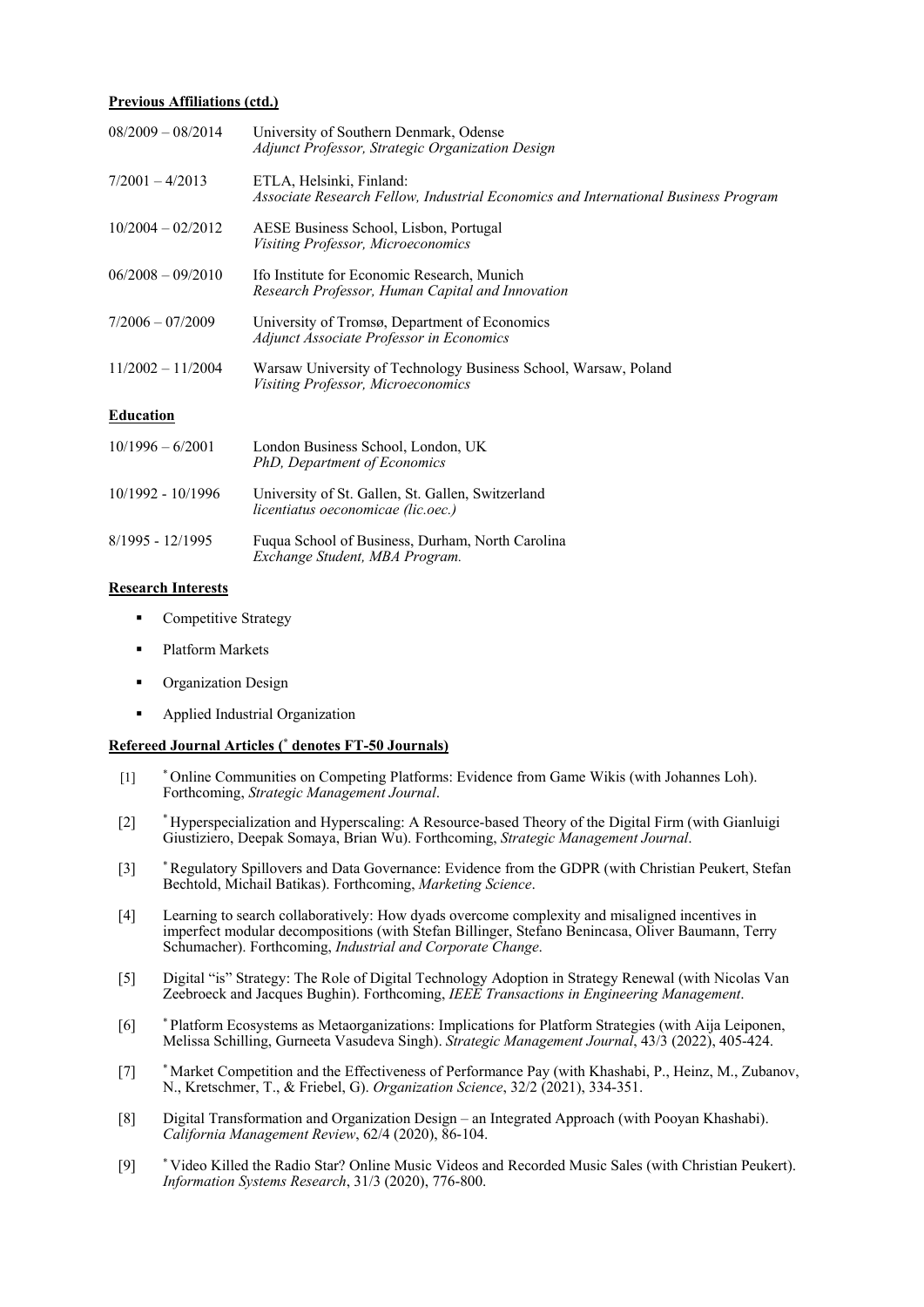#### **Refereed Journal Articles (ctd.)**

- [10] \* Experience, Consumers, and Fit: Disentangling Performance Implications of Pre-Entry Technological and Market Experience in 2G Mobile Telephony (with JP Eggers and Michal Grajek). *Organization Science*, 31/2 (2020), 245-265.
- [11] Static or Dynamic Efficiency Horizontal Merger Effects in the Wireless Telecommunications Industry (with Michal Grajek, Klaus Gugler, Ion Miscisin). *Review of Industrial Organization*, 55/3 (2019), 375-  $\angle 402$ .
- [12] \* Follow the Crowd or Follow the Trailblazer? The Differential Role of Firm Experience in Product Entry Decisions in the US Video Game Industry (with Hakan Özalp). *Journal of Management Studies*, 56/7 (2019), 1452-1481.
- [13] Competitive Pressure: Competitive Reactions at the Group-Level (with Leon Zucchini and Stephan Böhmer-Horländer). *Industry and Innovation*, 26/6 (2019), 643-666.
- [14] Organization Design and Firm Heterogeneity: Towards an Integrated Research Agenda for Strategy (with Florian Englmaier, Nicolai Foss and Thorbjörn Knudsen). *Advances in Strategic Management*, 40 (2018), 229-252.
- [15] Balanced Control as an Enabler of Organizational Ambidexterity (with Karl Aschenbrücker). *Advances in Strategic Management*, 40 (2018), 115-144.
- [16] \* Platform Architecture and Quality Tradeoffs of Multihoming Complements (with Carmelo Cennamo and Hakan Özalp). *Information Systems Research*, 29/2 (2018), 461-478.
- [17] Target Choice and Unique Synergies in Global Mobile Telephony: A Dyadic Approach (with Jörg Claussen and Rebecca Köhler). *Industrial and Corporate Change*. 27/2 (2018), 371-386. Nominated for the Ralph Gomory Best Industry Studies Paper Award 2019, Industry Studies Association.
- [18] Piracy and Box Office Movie Revenues: Evidence from Megaupload (with Christian Peukert and Jörg Claussen). *International Journal of Industrial Organization*. 52 (2017), 188-215.
- [19] Competition with Aftermarket Power when Consumers are Heterogeneous (with Dainis Zegners). *Journal of Economics and Management Strategy*. 26/2 (2017), 96-122.
- [20] Generational Transitions in Platform Markets The Role of Backward Compatibility (with Jörg Claussen). *Strategy Science*. 2/1 (2016), 90-104.
- [21] Cloud Readiness Across Industry Sectors Measurement and Observations (with Katharina Candel Haug and Thomas Strobel). *Telecommunications Policy*. 40/4 (2016), 291-306.
- [22] \* Vertical Scope, Turbulence and the Benefits of Commitment and Flexibility (with Jörg Claussen and Nils Stieglitz). *Management Science*. 61/4 (2015), 915-929.
- [23] \* When less can be more Setting technology levels in complementary goods markets (with Jörg Claussen and Christian Essling). *Research Policy*. 44/2 (2015), 328-339.
- [24] Public R&D as a Standard-Setting Device (with Achim Hecker): *Industry and Innovation* 7-8/21 (2014), 599-615.
- [25] \* Trust over Time in Exchange Relationships: Meta-Analysis and Theory (with Bart Vanneste and Phanish Puranam). *Strategic Management Journal*. 12/35 (2014), 1891-1902.
- [26] The Contribution of ICT to Productivity Key Conclusions from Surveying the Empirical Literature (with Mélisande Cardona and Thomas Strobel). *Information Economics and Policy*. 3/25 (2013), 109-125.
- [27] Workplace Voice and Civic Engagement: What Theory and Data Tell Us About Unions and Their Relationship to the Democratic Process (with Alex Bryson, Rafael Gomez and Paul Willman). *Osgoode Hall Law Journal*. 4/50 (2013), 1-33.
- [28] \* The effects of rewarding user engagement The case of Facebook apps (with Jörg Claussen and Philip Mayrhofer). *Information Systems Research*. 1/24 (2013), 186-200.
- [29] The Comparative Advantage of Non-Union Voice in Britain, 1980-2004 (with Alex Bryson, Rafael Gomez and Paul Willman). *Industrial Relations*. 1/52 (2013), 194-220.
- [30] Identifying Critical Mass in the Global Cellular Telephony Market (with Michał Grajek). *International Journal of Industrial Organization*. 30 (2012), 496-507.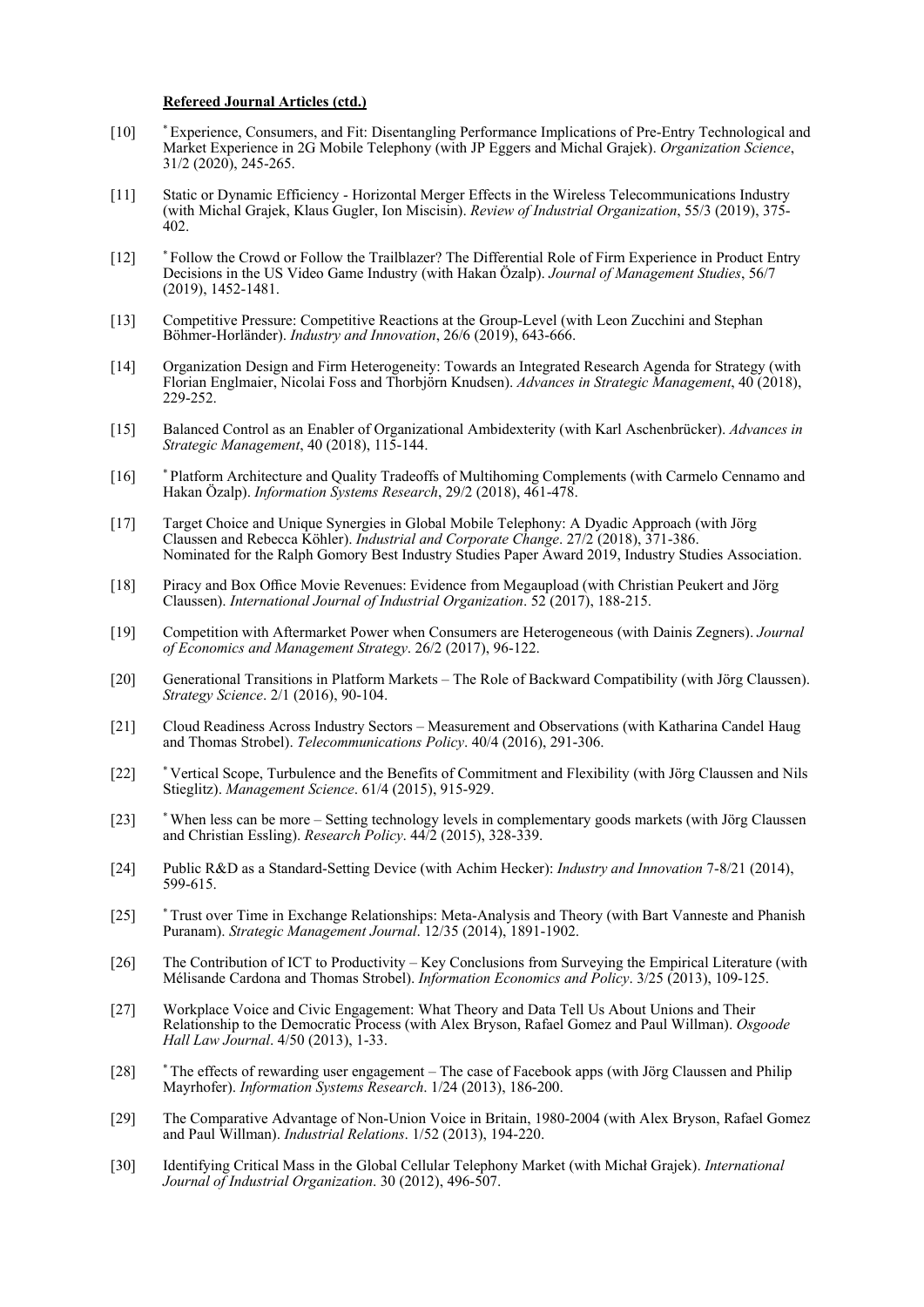#### **Refereed Journal Articles (ctd.)**

- [31] \* Competitive Pressure and the Adoption of Complementary Technologies (with Eugenio Miravete and José Pernías). *American Economic Review*. 2/104 (2012), 1540-1570.
- [32] The Dynamics of Pre-Market Standardization (with Sven Kerstan and Katrin Mühlfeld). *Information Economics and Policy*. 1/24 (2012), 105-119.
- [33] Firm Innovativeness Across Cluster Types (with Andreas Eisingerich, Oliver Falck and Stephan Heblich). *Industry and Innovation*. 3/19 (2012), 233-248.
- [34] Broadband Infrastructure and Economic Growth (with Nina Czernich, Oliver Falck and Ludger Wößmann). *Economic Journal*. 5/121 (2011), 505-532.
- [35] \* Are Family-Friendly Workplace Practices a Valuable Firm Resource? (with Nick Bloom and John Van Reenen). *Strategic Management Journal* 4/32 (2011), 343–367.
- [36] Outsourcing Decisions: The Effect of Scale Economies and Market Structure (with Achim Hecker). *Strategic Organization* 2/8 (2010), 155–175
- [37] New Product Development and Firm Value in Mobile Handset Production (with Heli Koski). *Information Economics and Policy* 1/22 (2010), 42-50.
- [38] Usage and Diffusion of Cellular Telephony, 1998-2004 (with Michał Grajek). *International Journal of Industrial Organization* 2/27 (2009), 238-249.
- [39] Corporate Productivity Growth: Champions, Leaders and Laggards (with Paul Geroski and Chris Walters). *Economic Inquiry* 1/47 (2009), 1-17.
- [40] \* Integration Through Incentives Within Differentiated Organizations (with Phanish Puranam). *Organization Science* 6/19 (2008), 860-875.
- [41] Splintering and Inertia in Network Industries. (Previously titled: Competition, Inertia and Network Effects). Winner of 2001 EARIE TMR Young Economists' Prize and the RES Young Economists' Award 2001. *Journal of Industrial Economics* 4/56 (2008), 685-706. *Winner of the 2008 Best Paper Award* in the *Journal of Industrial Economics*.
- [42] The Diffusion of Workplace Voice and High-Commitment Human Resource Management Practices in Britain, 1984-1998 (with Alex Bryson, Rafael Gomez and Paul Willman). *Industrial and Corporate Change*, 3/16 (2007), 395-426.
- [43] Innovation and Dominant Design in Mobile Telephony (with Heli Koski). *Industry and Innovation*, 3/14 (2007), 305-324.
- [44] Entry, Standards and Competition: Firm Strategies and the Diffusion of Mobile Telephony (with Heli Koski). *Review of Industrial Organization*, 1/26 (2005), 89-113.
- [45] Upgrading and Niche Usage of PC Operating Systems. *International Journal of Industrial Organization*, 8- 9/22 (2004), 1155-1182.
- [46] Survey on Competing in Network Industries: Firm Strategies, Market Outcomes, and Policy Implications (with Heli Koski). *Journal of Industry, Competition and Trade*, 1/4 (2004), 5-31.
- [47] Competing in Network Industries: A Rejoinder (with Heli Koski). *Journal of Industry, Competition and Trade*, 1/4 (2004), 65-67.
- [48] Regulation and Market Evolution in 2G Telecommunications Markets: Some Observations (with Heli Koski). *Communications and Strategies*, 1/49 (2003), 67-79.

#### **Books, Conference Proceedings and Other Publications**

- [49] Digital technology adoption drives strategic renewal for successful digital transformation (with Jacques Bughin and Nicolas van Zeebroeck). Forthcoming, *IEEE Engineering Management Review*.
- [50] ICT and Innovation: Editorial (with Carlo Cambini and Michael Ward). *Information Economics and Policy* 3/25 (2013), 107-108.
- [51] How much to Integrate? Firms' Profit-Maximizing R&D Allocations in Emerging Standard Settings (with Markus Reitzig). *Academy of Management Annual Meeting 2013 Best Paper Proceedings*.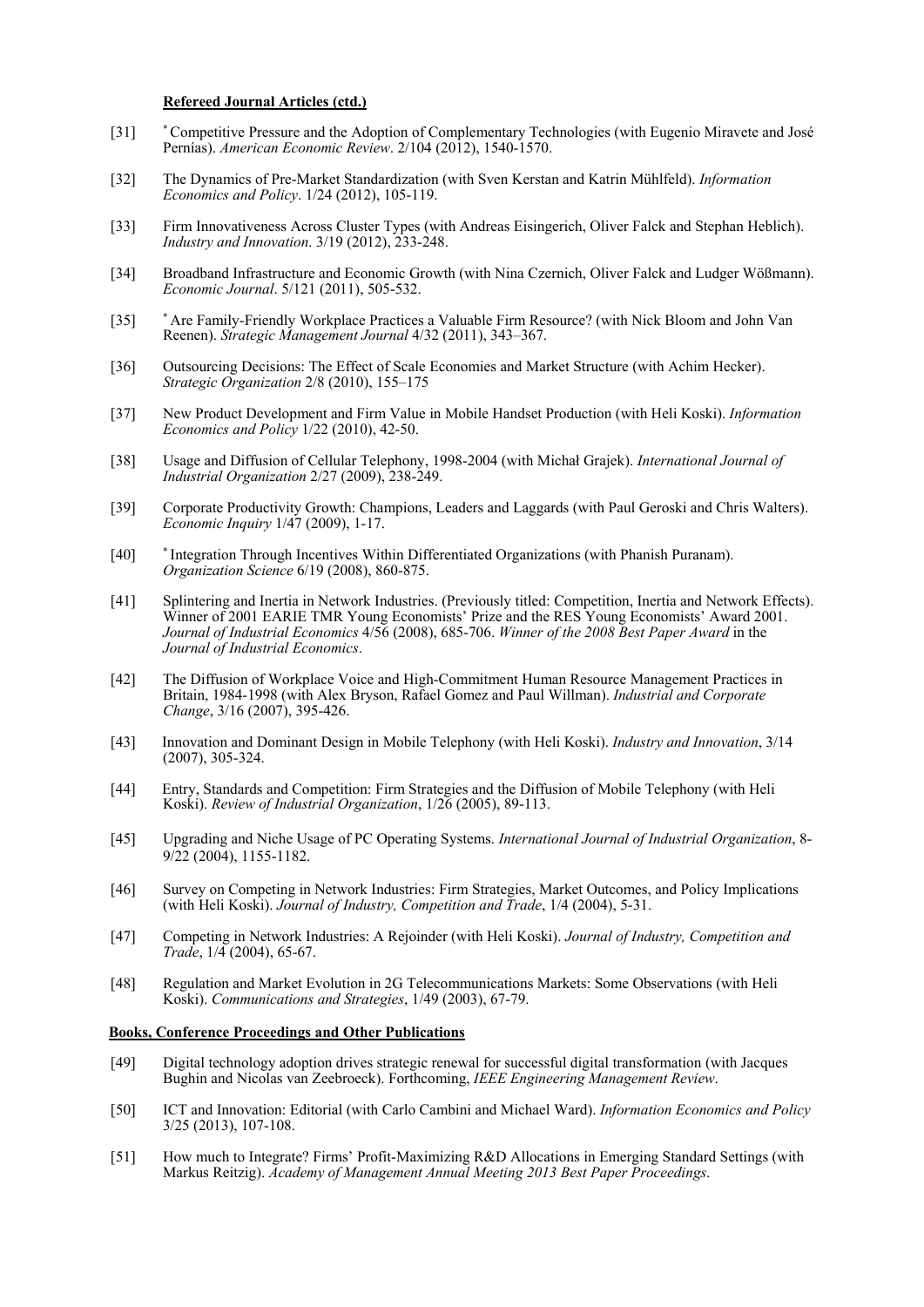#### **Books, Conference Proceedings and Other Publications (ctd.)**

- [52] Business-Public Research Collaborations, Entrepreneurship, and Market Orientation: Impact on Innovativeness in Regional Clusters (with Andreas Eisingerich). Chapter 28 in D. Audretsch, O. Falck, S. Heblich (eds.), *Handbook of Research on Innovation and Entrepreneurship*, Edward Elgar, Cheltenham  $(2011), \overrightarrow{448-468}.$
- [53] Work Life Balance, Management Practices and Productivity (with Nick Bloom and John Van Reenen). Chapter 1 in R. Freeman and K. Shaw (eds.), *International Differences in the Business Practices & Productivity of Firms*, NBER, Cambridge/MA.(2009), 15-54.
- [54] *Don't Worry About Micro: An Easy Guide to Understanding the Principles of Microeconomics* (with Dominik Heckner). Springer, Heidelberg (2007).
- [55] Standards Battles and Public Policy (with Luis Cabral). Chapter 10 in S. Greenstein and V. Stango (eds.), *Standards and Public Policy*, Cambridge University Press (2007), 329-344.
- [56] The What, the Who, and the How: Coordination Experience and Team Performance in the Electronic Game Industry (with Cristian Dezsö and Thorsten Grohsjean). *Academy of Management Annual Meeting 2010 Best Paper Proceedings*.
- [57] The Role of Product Complexity and Firm Competency on the Diffusion of User-Customized Systems (with Benedikt Gamharter). *Proceedings of the Multikonferenz Wirtschaftsinformatik, Munich*.
- [58] In E-Commerce, More is More (with Andreas Eisingerich). *Harvard Business Review*, March 2008, 20-21.
- [59] Catching up? Differences in 2G mobile diffusion in industrialized and developing countries (with Heli Koski). *Journal of Scientific & Industrial Research*, 66 (2007), 305-311.
- [60] The Global Wireless Communication Markets: What Will Shape Their Future (with Heli Koski). Proceedings of the 32<sup>nd</sup> Academy of International Business Annual Conference, Bath, UK (2005).

### **Working Papers**

Current unpublished working papers can be found at:

http://ssrn.com/author=350496 http://econpapers.repec.org/RAS/pkr60.htm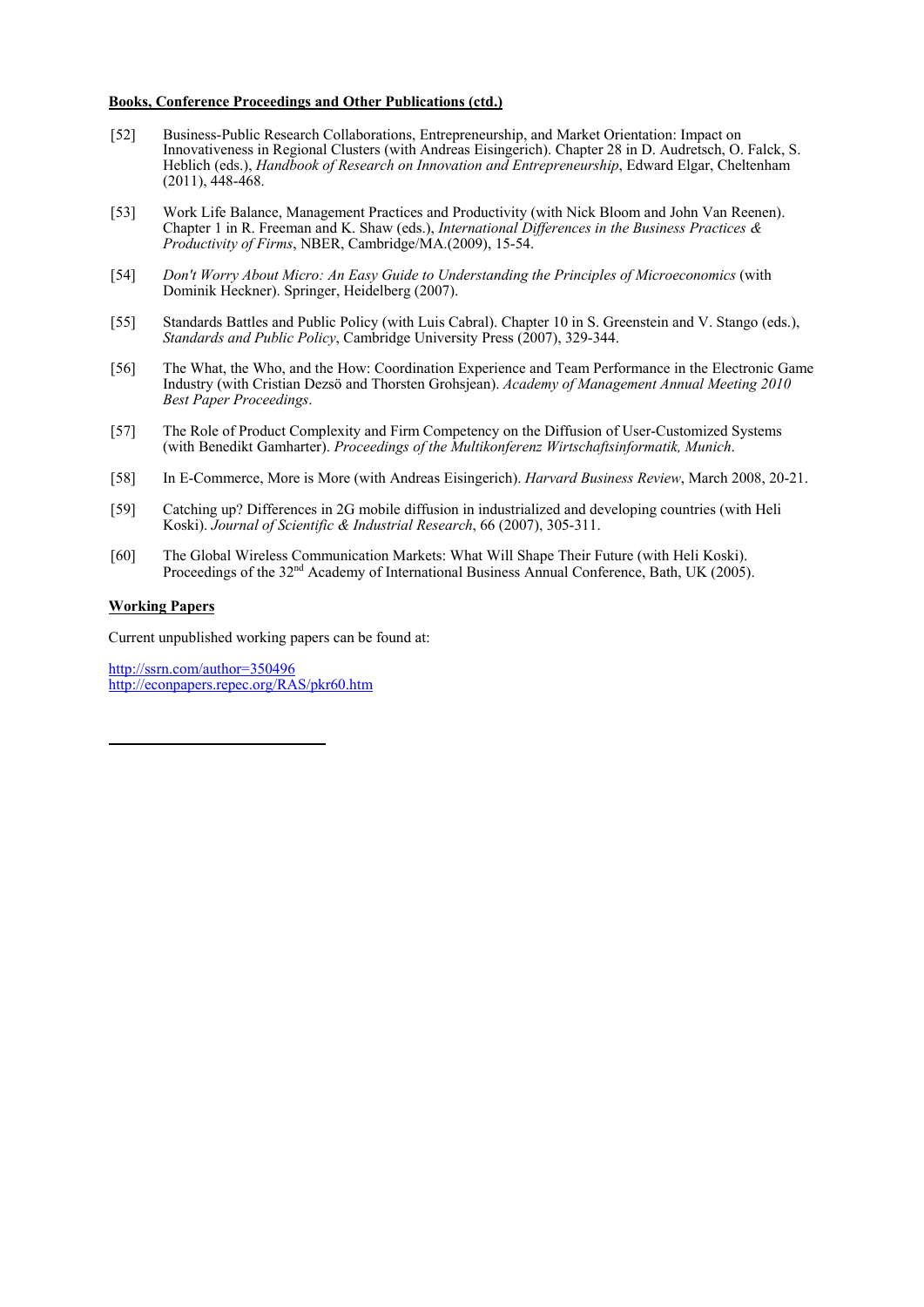### **Fellowships, Honours and Awards**

- Finalist, Best Paper Prize, SMS Special Conference Berkeley, March 2020. *Platform Competition and User-Generated Content: Evidence from Game Wikis* (with Johannes Loh).
- Annual Conference of the Associazione Italiana di Ingegneria Gestionale, Torino, October 2019. Keynote Lecture: *Platforms, Markets and Hierarchies: The Effects on Work and Organizations*.
- LISER IAB Conference 2020 at the Luxembourg Institute of Socio-Economic Research, Luxembourg, February 2020. Keynote Lecture: *Platforms, Markets and Hierarchies: The Effects on Work and Organizations*.
- Strategic Management Society Special Conference, Copenhagen Business School June 2014. Invited Plenary Lecture: *Organization Design and the Microfoundations of Strategy*.
- ICTNET Final Conference, OECD Paris June 2012. Keynote Speech: *ICT, Employment and Growth A Silver Bullet*?
- Florence School of Regulation Academic Conference May 2012. Keynote Speech: *ICT and Innovation: A Complex Relationship*.
- AOM Best Paper Proceedings 2010: The What, the Who, and the How: Coordination Experience and Team Performance in the Electronic Game Industry (with Cristian Dezsö and Thorsten Grohsjean).
- Journal of Industrial Economics Award for Best Paper Published in 2008: Splintering and Inertia in Network Industries.
- DRUID Society Best Paper Award (06/09): Product Line Extension in Hypercompetitive Environments Evidence from the US Video Game Industry (with Thorsten Grohsjean).
- NET Institute Summer Grant (06/09 10/09): Competitive Pressure and Innovation Complementarities.
- Anglo-German Foundation (08/06 08/09): Explaining Productivity and Growth in Europe, America and Asia.
- NET Institute Summer Grant (06/05 10/05): Competing technologies in the database management systems market.
- NET Institute Summer Grant  $(06/04 10/04)$ : Co-opetition in Standard-Setting.
- LSE Case Study Development Grant (06/02 present).
- EARIE Young Economists Essay Competition (08/01): Competition, Inertia, and Network Effects.
- RES Young Economists' Award (04/01): Competition, Inertia, and Network Effects.
- Training and Mobility for Researchers, TMR Research Fellowship for project "The Evolution of Market Structures in Network Industries" (01/99 – 04/99).
- ESRC Postgraduate Training Award (7/97 07/99).
- Deutscher Akademischer Austauschdienst (DAAD): Postgraduate Award (04/98 04/99).
- London Business School PhD Programme Financial Award (10/97 10/99).
- Travel grants from EC, Centre for Industrial Economics, Volkswagen Foundation, RES.

#### **Teaching (Complete Courses, \* denotes courses taught in German)**

| Undergraduate: | Strategy (LSE), Competition & Strategy (LMU), Economics for Management (LSE),<br>Management and Economics of Network Industries (LMU), Organisationsökonomie <sup>*</sup><br>(LMU), Grundlagen der Betriebswirtschaftslehre* (LMU), Competitive Strategy and Game<br>Theory (LSE Summer School), Principles of Marketing (LSE Summer School)                                          |
|----------------|---------------------------------------------------------------------------------------------------------------------------------------------------------------------------------------------------------------------------------------------------------------------------------------------------------------------------------------------------------------------------------------|
| MSc/MBA:       | Analysis of Strategy (LSE), Advanced Management and Economics of Network Industries<br>(LMU), Innovation and Information (LMU), Thinking Strategically (HEC MBA),<br>Microeconomics (Warsaw University of Technology MBA), Managerial Economics<br>(CDTM Munich), Prices and Markets (INSEAD MBA - Tutor), Managerial Economics<br>(LBS MBA – Tutor), Data Analysis (LBS MBA – Tutor) |
| Executive:     | Microeconomics (AESE, Lisbon Executive MBA), New Technologies in<br>Telecommunications (WU Wien Executive Academy), Economics (LMU Executive MSc),<br>Short courses (KMD, Citigroup Private Banking), Thinking Strategically in the High-Tech<br>Arena (Chief Executive Forum, Indian Institute of Planning and Management, 08/05).                                                   |

#### **Major Projects (selection, funder listed if applicable)**

| $2022 -$ | DIGItal COoperation Platforms (DIGICOP) (Financed by Bavarian Institute for Digital<br>Transformation (bidt), Principal Investigator                |
|----------|-----------------------------------------------------------------------------------------------------------------------------------------------------|
| $2015 -$ | Organizations Research Group (Financed by German Excellence Initiative), Co-Director                                                                |
| $2019-$  | First-party complements in platform markets: a dynamic perspective (Financed by German<br>Research Foundation (DFG), Bonn), Principal Investigator. |
| 2019     | Workshop on Information Systems and Economics (WISE), Munich, Co-Organizer.                                                                         |
| 2015     | European Association for Research in Industrial Economics Annual Conference (Munich),<br>Local Organizer.                                           |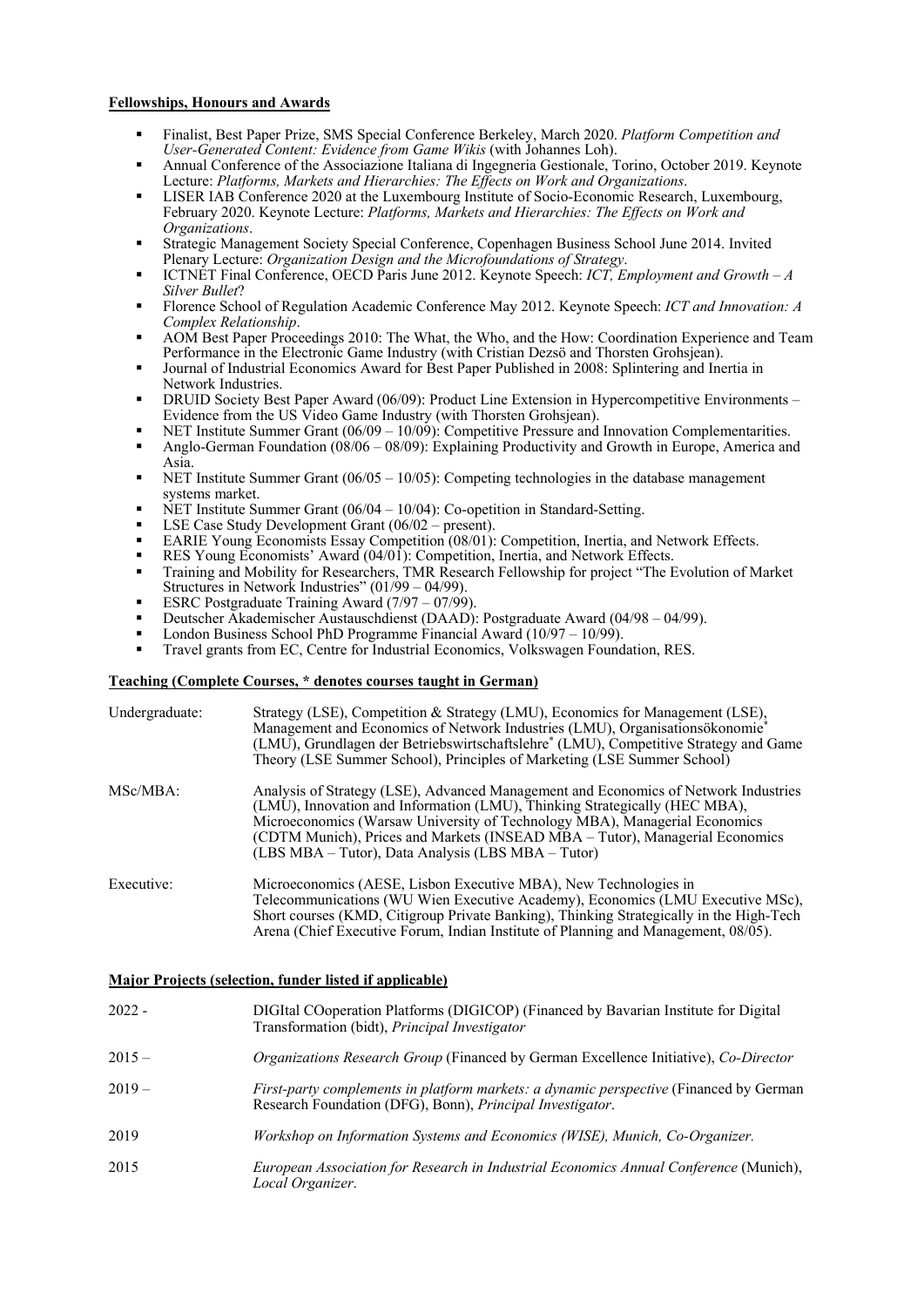## **Major Projects ctd. (selection, funder listed if applicable)**

| $2013 - 2015$ | <i>The Role of Interdependencies and Fit in M&amp;A Performance</i> (Financed by German Research<br>Foundation (DFG), Bonn), <i>Principal Investigator</i> .   |
|---------------|----------------------------------------------------------------------------------------------------------------------------------------------------------------|
| 2011          | Workshop: Patente in der IKT (Financed by Federal Ministry of Economics and<br>Technology, Berlin), <i>Project Leader</i> .                                    |
| $2010-$       | ICT and Productivity Growth (Financed by Deutsche Telekom AG, Bonn), Project Leader.                                                                           |
| 2011          | Roundtable on Measuring the Internet Economy (organized by OECD, Paris), Invited<br>Expert.                                                                    |
| 2010          | <i>Munich Conference on ICT and Economic Growth (supported by Deutsche Telekom, ifo</i><br>Institute, LMU Munich, Microsoft), Conference Organizer.            |
| $2009 - 2010$ | The Economic Impact of ICT (Commissioned by DG INFSOC, Brussels), Subproject<br>Leader.                                                                        |
| $2006 - 2009$ | <i>Explaining Productivity and Growth in Europe, the US and Asia (Financed by Anglo-</i><br>German Foundation, London/Berlin), <i>Principal Investigator</i> . |

### **Other Professional Activities**

| Senior Editor, Strategy Science (since 01/2022)<br>Associate Editor, International Journal of Industrial Organization (since 09/2009)<br>Editorial Advisory Board, Industry and Innovation (since 9/2015)<br>Associate Editor, Strategic Management Journal (09/2014 – 12/2020)<br>Coeditor, Information Economics and Policy $(01/2011 - 7/2015)$<br>Associate Editor, European Management Review (03/2011 - 07/2014)<br>Editorial Board Member, Strategic Management Journal (07/2013 – 08/2014)<br>Editorial Board Member, Journal of Organization Design (since 07/2012) |
|------------------------------------------------------------------------------------------------------------------------------------------------------------------------------------------------------------------------------------------------------------------------------------------------------------------------------------------------------------------------------------------------------------------------------------------------------------------------------------------------------------------------------------------------------------------------------|
| Seminar Organisation: Weekly Seminar "Management and Microeconomics (M&M)", LMU Munich (co-organized<br>with Andreas Richter and Ralf Elsas, since 04/2007.<br>Monthly seminar on "Technology, Innovation, and Entrepreneurship (TIME)", LMU/TU<br>Munich (co-organized with Joachim Henkel and Dietmar Harhoff), since 11/2006.<br>Biweekly CEP/IIM Seminar, London School of Economics, 2004-6 (co-organized with<br>Geoffrey Owen).                                                                                                                                       |
| Track Chair (Strategy), European Academy of Management (EURAM), Paris, 05/07, LSE<br>Management Summer School Academic Director $(2005 - 2006)$ , LSE IIM MSc Admissions<br>Tutor $(2003 - 2005)$ , LSE IIM Student Recruiting $(2004 - 2005)$ , Data Advisory Group<br>Representative, LSE (2004 – 2006), LBS PhD Students' Association President 1998/1999,<br>Academic Representative 1997                                                                                                                                                                                |
| Tokyo University (2010), Odense (2009), ESMT Berlin (2009), London Business School<br>(2008), Stern School of Business, NYU (2008), HEC School of Management (2008),<br>Wissenschaftszentrum Berlin (2001, 2002, 2004), ETLA (2001, 2002, 2004), Haas School<br>of Business, Berkeley (1999), Institut d'Anàlisi Econòmica (1999).                                                                                                                                                                                                                                           |
| University of Lancaster Management School (2002), Institute of Complex Strategic Studies,<br>Moscow (2002), London Business School (2003/4), CDTM, Munich (2005).                                                                                                                                                                                                                                                                                                                                                                                                            |
| Journals: Referee for over 5 academic journals in Economics, Strategy, Organization, Media<br>Economics, Human Resources, Innovation, Marketing, Information Systems etc<br>Conferences: Regula reviewer for AOM, EARIE, DRUID, ITS etc<br>Research Bodies: Referee for over 10 national and European research bodies incl. ERC.<br>Publishers: Palgrave MacMillan, Pearson Education.                                                                                                                                                                                       |
| TV, radio and print contributions to Work-Life Balance, productivity, innovation, mobile<br>apps, TV rights in football, online education, MOOCs etc.                                                                                                                                                                                                                                                                                                                                                                                                                        |
| EARIE, AEA, Academy of Management, Strategic Management Society.                                                                                                                                                                                                                                                                                                                                                                                                                                                                                                             |
| Summer Schools etc.: ESSID, Cargese (1998), ETIC, Strasbourg (1997), Industrial Economics Summer School,<br>Copenhagen (1997), Workshop on Standardization Research, Hamburg (1997, 1999).                                                                                                                                                                                                                                                                                                                                                                                   |
|                                                                                                                                                                                                                                                                                                                                                                                                                                                                                                                                                                              |